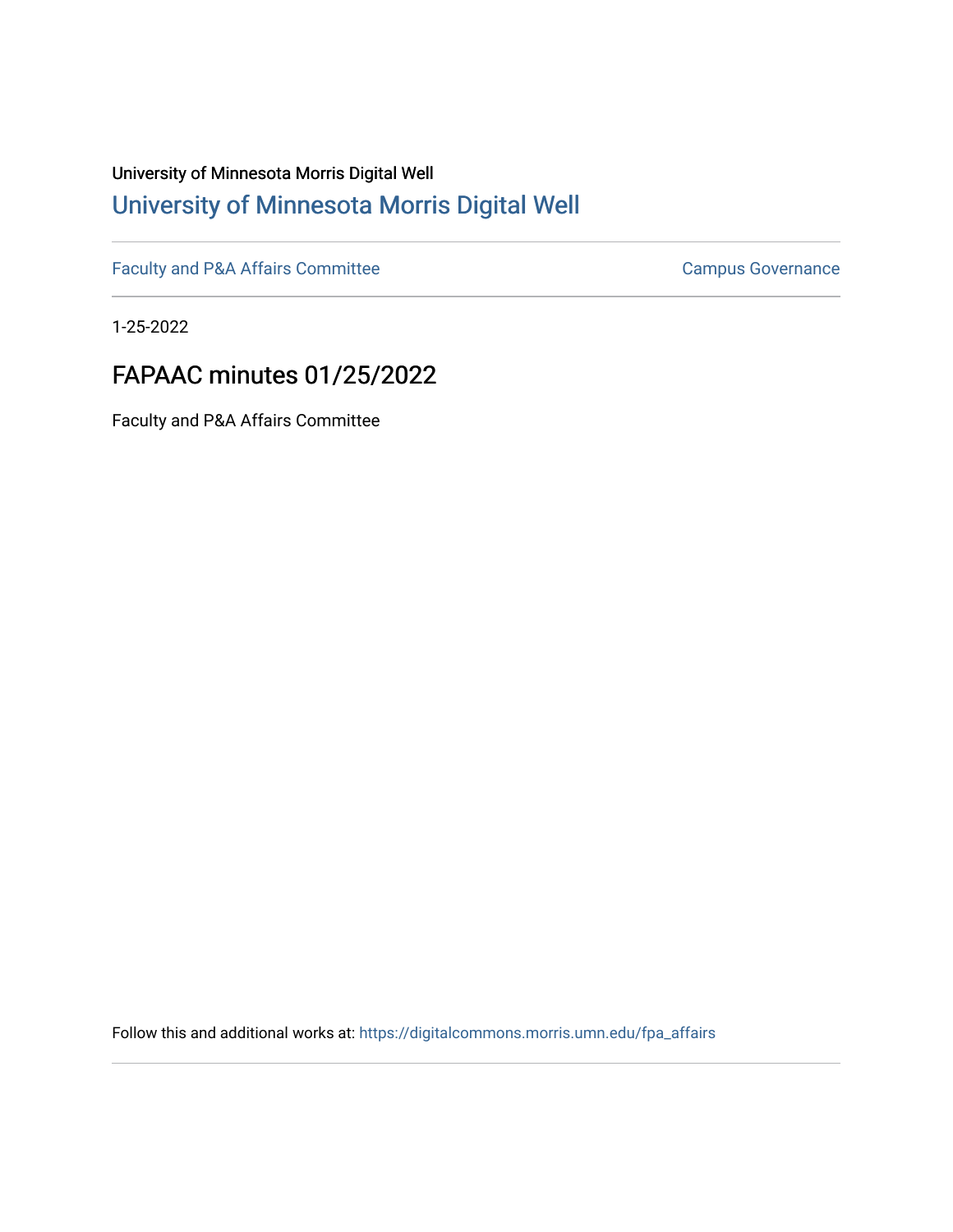# **Faculty and P&A Affairs committee [\(FACPAAC\)](https://committees.morris.umn.edu/faculty-and-pa-affairs-committee)**

### **Jan 25, 2022 Meeting**

### **1:40 AM-12:40 PM**

#### **Minutes**

### **Present**

Bradley Deane, Daniel Demetriou (minute-taker), Elena Machkasova, Nick Skulan, Simon Tillier

# **Approving Previous Meeting Minutes**

● 12/27/21 minutes approved

## **Fall Professional Development Day**

- subcommittee appears to be formed: members are Jeanne Williamson, Aaron Wenzel, Angela Vetsch, Keni Zenner, Ashley Watson, Carrie Jepma.
- FPDD marketing needs to make clear it includes pedagogical and non-pedagogy-related materials---FPDD is not just for instructors. Skulan agreed to draft language.
- Budget sources briefly discussed.

# **Responses from Division Chairs on term faculty**

- Two have been received, one upcoming.
- To be discussed in Feb. 8 meeting.

### **Engagement surveys**

- New survey results have been released to administrators.
- FACPAAC would like to meet w/ administration to discuss the engagement survey before spring break.
- Staff responses to surveys are more positive, and FACPAAC will consider whether to solicit meetings with non-instructional staff.
- Deane volunteers to take lead in FACPAAC questions for administration.
- Letter to division chairs and Chancellor requesting a meeting on the Survey was drafted and approved.

# **Salary report**

● Machkasova will contact whoever produced the salary reports to solicit advice on how to compile the required information for a salary comparison.